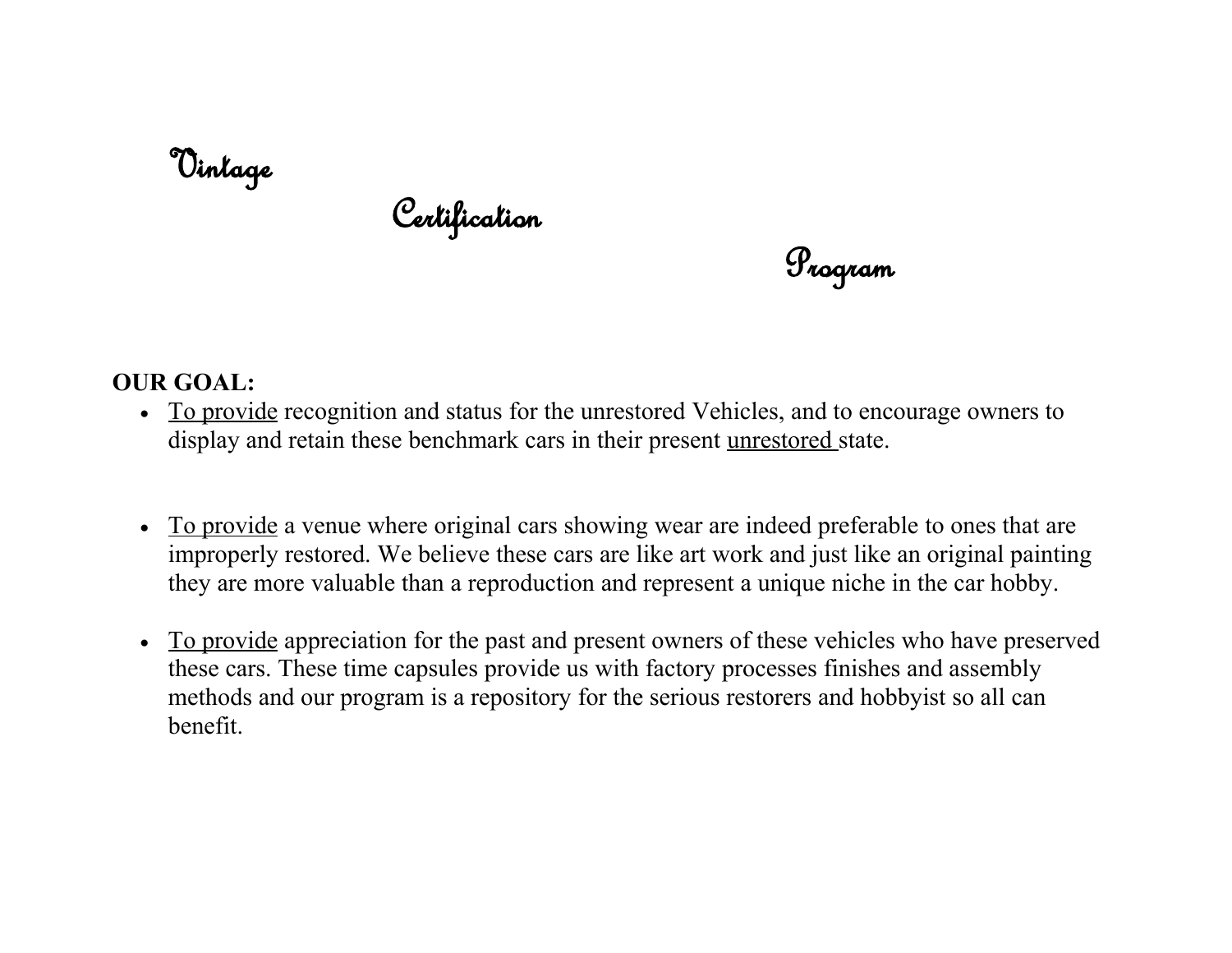- To Provide the hobbyist the opportunity to have their Vehicle certified objectively and fairly by a team of 3-4 judges over a 3hr period. This includes placing each car on a lift.
- To provide an exclusive designated area where unrestored cars can be displayed and recognized. This provides owners and like minded hobbyist the ability to share knowledge, examine examples first hand and pool the knowledge of our team, owners and hobbyist in this segment of the collector hobby.
- To provide owners with documentation and provenance. A fully detailed 8-10 page comprehensive report summarizing the judge's findings, which includes a listing of correct and incorrect items such as components, hardware and finishes. You will receive a plaque and certificate based on the findings by Vintage Certification Team.

**Vintage Certification** is a process is nothing short of intense. These unrestored vehicles will be pored over and all of the parts and components will be thoroughly checked for originality and date codes. The judging team will literally spend hours inside, outside and underneath these vehicles. Once complete your car will be identified as having completed a thorough exhausting inspection process, which references factory standards.

We understand not every original car is 100% untouched, and we want to recognize those cars by offering four levels of certification. The certification levels are awarded based on our program guidelines and at a level certified by Vintage Legend Judging Team.

**Vintage Legend Certifications** levels are divided into four divisions: